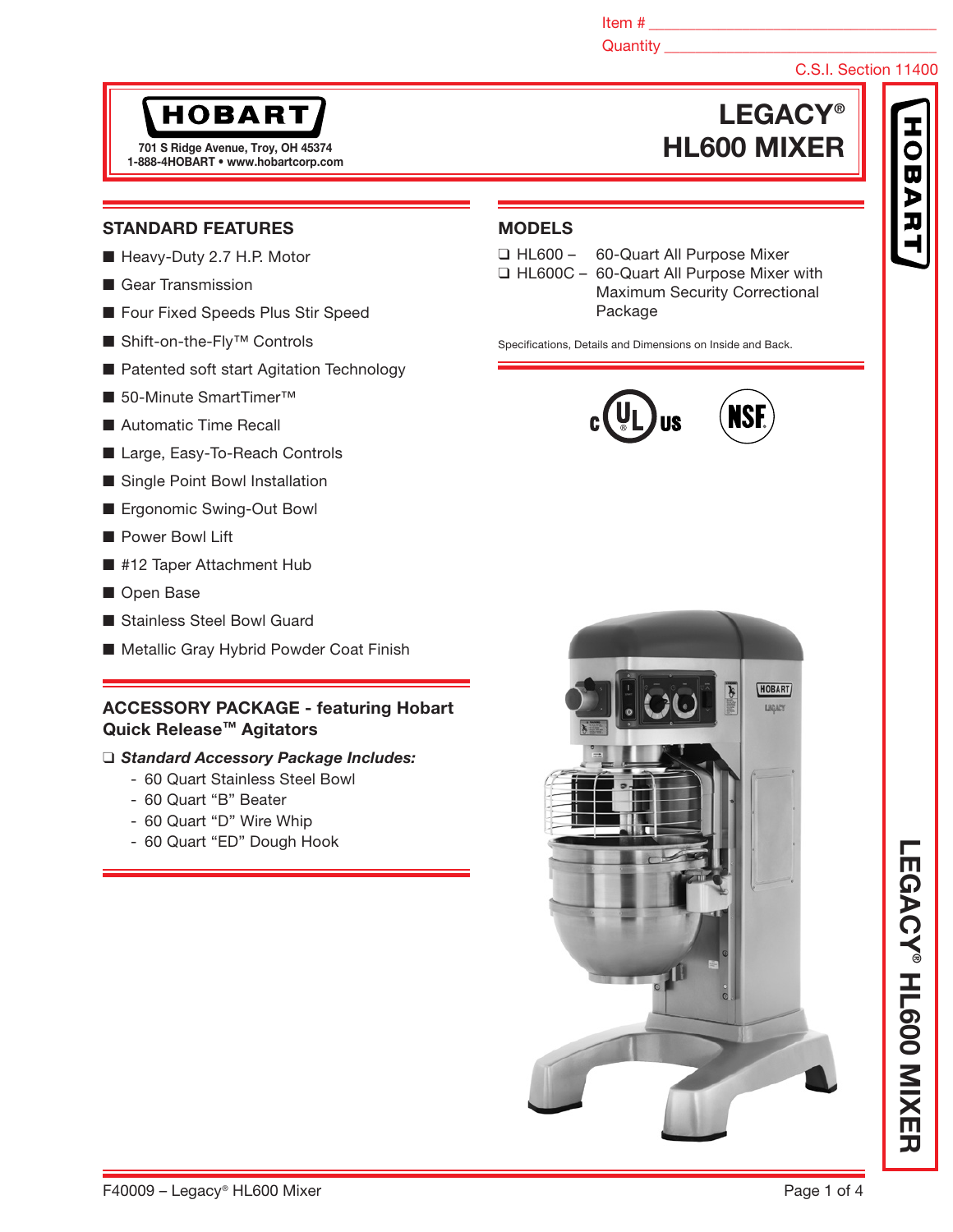701 S Ridge Avenue, Troy, OH 45374 1-888-4HOBART • www.hobartcorp.com

# **SOLUTIONS/BENEFITS**

# 2.7 H.P. Motor

- **Durability**
- Heavy-duty to meet the most demanding operations

# Gear Transmission

- Durability, Reliability
- Ensures consistent performance and minimum downtime under heavy loads

## Four Fixed Speeds plus Stir Speed

- Flexibility, Reliability, Consistency
- For incorporating, blending, mixing ingredients
- Supports consistent results and thorough mixing

# Shift-on-the-Fly™ Controls

Flexibility

■ Allows operator to change speeds while mixer is running

#### Patented soft start Agitation Technology **Sanitation**

■ Each speed has a soft transition into a higher speed to reduce the chances of product splash-out

# 50-Minute SmartTimer™

Convenience, Ease of Use, Consistency

- Supports recipe mixing times
- Provides accurate results and eliminates overmixing

# Automatic Time Recall

- Productivity, Consistency
- Remembers the last time set for each speed
- Great for multiple batches

# Ergonomic Swing-Out Bowl

- Ease of Use, Convenience
- Easy loading and unloading of products
- Single Point Bowl Installation allows for simple mounting and removal of bowl
- Bowl Lock ensures mixer bowl is properly in place for mixer to operate

# Stainless Steel Bowl Guard

- Protection
- Safety interlock prevents operation when front portion of guard is out of position

# Hobart Accessories

Durability, Flexibility, Simplicity

- Hobart Quick Release<sup>™</sup> agitators allow for simple installation and removal from agitator shaft
- Hobart accessories are designed for long-term usage under heavy-duty conditions
- Large array of accessories provide multiple uses for recipe and product processing

# HL600 MIXER CAPACITY CHART

Recommended Maximum Capacities - dough capacities based on 70°F. water and 12% flour moisture.

| <b>PRODUCT</b>                                              | AGITATORS<br><b>SUITABLE FOR</b><br><b>OPERATION</b> | <b>HL600</b>         |
|-------------------------------------------------------------|------------------------------------------------------|----------------------|
| CAPACITY OF BOWL (QTS. LIQUID)                              |                                                      | 60                   |
| Egg Whites                                                  | D                                                    | 2 qts.               |
| <b>Mashed Potatoes</b>                                      | <b>B&amp;C</b>                                       | 40 lbs.              |
| Mayonnaise (Qts. of Oil)                                    | B or C or D                                          | 18 qts.              |
| Meringue (Qts. of Water)                                    | D                                                    | $1\frac{1}{2}$ qts.  |
| Waffle or Hot Cake Batter                                   | B                                                    | 24 qts.              |
| <b>Whipped Cream</b>                                        | D or C                                               | 12 qts.              |
| Cake, Angel Food<br>(8-10 oz. cake)                         | C or I                                               | 45                   |
| Cake, Box or Slab                                           | B or C                                               | 50 lbs.              |
| Cake, Cup                                                   | B or C                                               | 60 lbs.              |
| Cake, Layer                                                 | B or C                                               | 60 lbs.              |
| Cake, Pound                                                 | B                                                    | 55 lbs.              |
| Cake, Short (Sponge)                                        | $C$ or $I$                                           | 45 lbs.              |
| Cake, Sponge                                                | $C$ or $I$                                           | 36 lbs.              |
| Cookies, Sugar                                              | B                                                    | 40 lbs.              |
| Dough, Bread or Roll<br>(Lt.-Med.) 60% AR<br>ş              | ED                                                   | 80 lbs.*             |
| ş<br>Dough, Heavy Bread 55% AR                              | ED                                                   | 60 lbs.*             |
| Dough Pie                                                   | <b>B&amp;P</b>                                       | 50 lbs.              |
| Dough, Thin Pizza 40% AR<br>(max. mix time 5 min.)<br>$§$ ‡ | ED                                                   | 40 lbs. $\Box$       |
| Dough, Med. Pizza 50% AR<br>§‡                              | <b>ED</b>                                            | 70 lbs. <sup>□</sup> |
| Dough, Thick Pizza 60% AR<br>§‡                             | <b>ED</b>                                            | 70 lbs.*             |
| Dough, Raised Donut 65% AR                                  | ED                                                   | 30 lbs. <sup>+</sup> |
| Dough, Whole Wheat 70% AR                                   | ED                                                   | 70 lbs.              |
| Eggs & Sugar for Sponge Cake                                | B & C or I                                           | 24 lbs.              |
| Icing, Fondant                                              | B                                                    | 36 lbs.              |
| Icing, Marshmallow                                          | $C$ or $I$                                           | $5$ lbs.             |
| Shortening & Sugar, Creamed                                 | В                                                    | 48 lbs.              |
| Pasta, Basic Egg Noodle<br>(max. mix time 5 min.)           | <b>ED</b>                                            | 30 lbs.              |

NOTE: % AR (% Absorption Ratio) - Water weight divided by flour weight. Capacity depends on moisture content of dough. Above capacities based on 12% flour moisture at 70°F water temperature.

- □ 1st Speed
- \* 2nd Speed
- † 3rd Speed
- § If high gluten flour is used, reduce above dough batch size by 10%.
- ‡ 2nd Speed should never be used on 50% AR or lower products.

#### USE OF ICE REQUIRES A 10% REDUCTION IN BATCH SIZE. 1 gallon of water weighs 8.33 lbs.

NOTE: Attachment hub should not be used while mixing.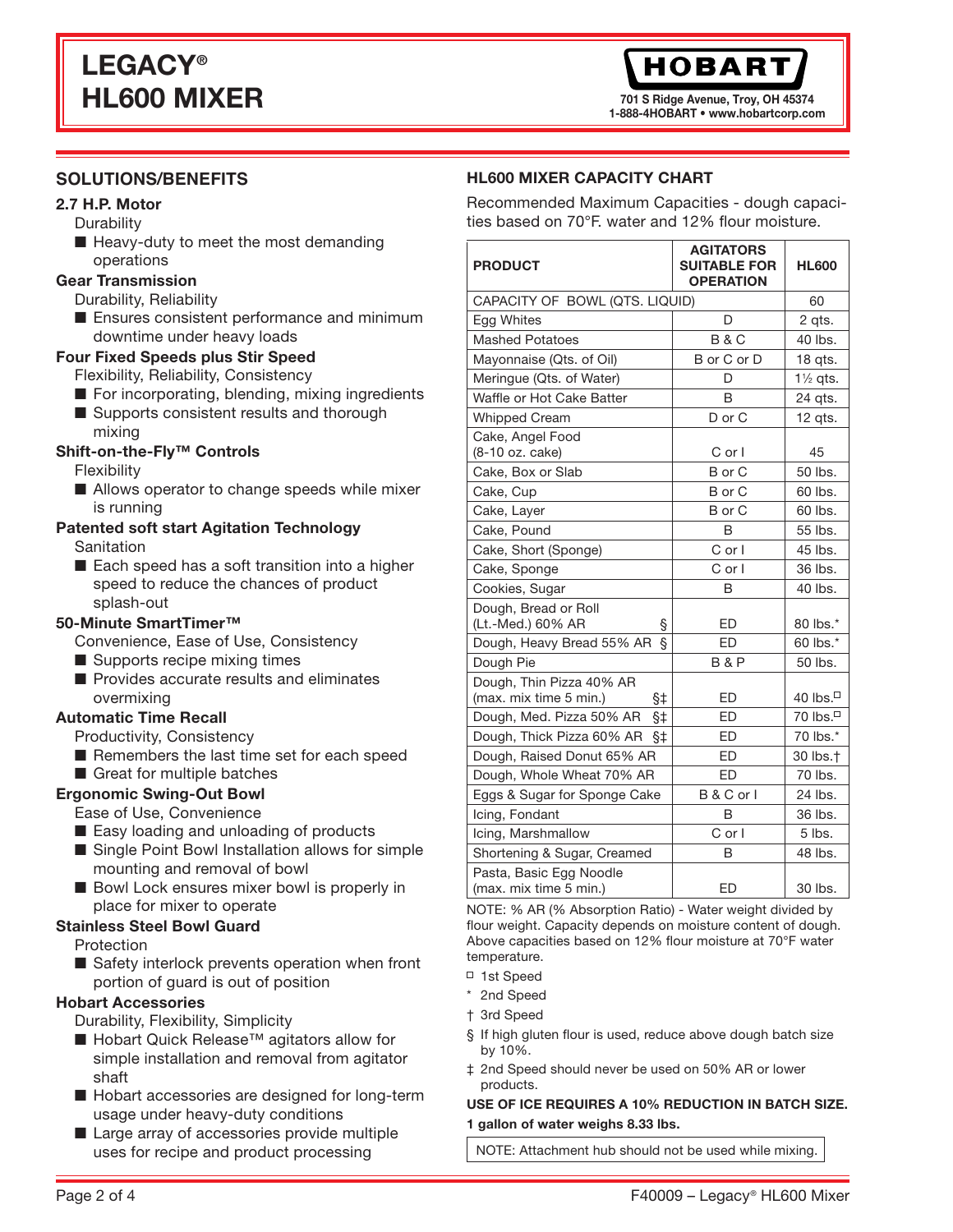# LEGACY® TO1 S Ridge Avenue, Troy, OH 45374 **HL600 MIXER**

# SPECIFICATIONS

### MOTOR:

2.7 H.P. high torque motor.

| 200-240/50/60/3/1 | 18.0 (1 Phase) Amps |
|-------------------|---------------------|
|                   | 10.0 (3 Phase) Amps |
| 380-460/50/60/3   | 6.5 Amps            |

## ELECTRICAL:

200-240/50/60/3/1, 380-460/50/60/3 – UL Listed.

## CONTROLS:

Magnetic contactor with thermal overload protection. Internally sealed "Start-Stop" and Power Bowl Lift push buttons. Reduced voltage pilot circuit transformer is supplied for 380-460/50/60/3 machines. A 50-minute SmartTimer™ is standard. SmartTimer™ includes Automatic Time Recall, which remembers the last time set for each speed.

## TRANSMISSION:

A rated 5.4 H.P. poly-V belt transfers power from motor to the input shaft then geared down to desired reduction with a constant gear mesh. Gears and shafts are heat-treated hardened alloy steel along with anti-friction ball bearings. Circulating oil and grease lubricants furnished to all gears and shafts.

## SPEEDS:

|              | Agitator<br>(RPM) | Attachment<br>(RPM) |
|--------------|-------------------|---------------------|
| Stir         | 36                | 71                  |
| First        | 71                | 138                 |
| Second       | 123               | 241                 |
| <b>Third</b> | 206               | 401                 |
| Fourth       | 362               | 707                 |

## BOWL GUARD:

Heavy-duty stainless steel wire front and solid stainless steel rear portion. Front portion of guard rotates easily to add ingredients and install or remove agitator. It detaches in seconds for cleaning in dishwasher or sink. Rear portion of guard can be quickly cleaned in position. Guard must be in closed position before mixer will operate. Bowl support interlock provides further protection.

## POWER BOWL LIFT:

Powered by an electric motor, the bowl may be raised or lowered by fingertip control through the conveniently located switch. Bowl will remain in position until switch is activated. Stir-on-Lift Feature: Allows the agitator to run in Stir Speed while the mixer bowl is being raised. Once the bowl is in the raised position, the mixer automatically shifts into the preselected speed.

## FINISH:

Metallic Gray Hybrid Powder Coat finish.

## FOOTPADS:

Neoprene footpads are standard.

### ATTACHMENT HUB:

Comes with front-mounted Hobart standard #12 taper attachment hub for use with #12 size attachments.

## ATTACHMENTS AND ACCESSORIES:

The following are available at extra cost:

Stainless Steel Bowl "B" Flat Beater "C" Wing Whip "D" Wire Whip "ED" Dough Hook "P" Pastry Knife "I" Heavy Duty Wire Whip Bowl Extension Ring

Bowl Splash Cover Bowl Scraper Bowl Truck 40 Quart Accessories Ingredient Chute 9" Vegetable Slicer Meat Chopper Attachment



Hobart Bowl Scraper

Hobart Ingredient Chute



Listed by Underwriters Laboratories Inc. and certified by NSF International.